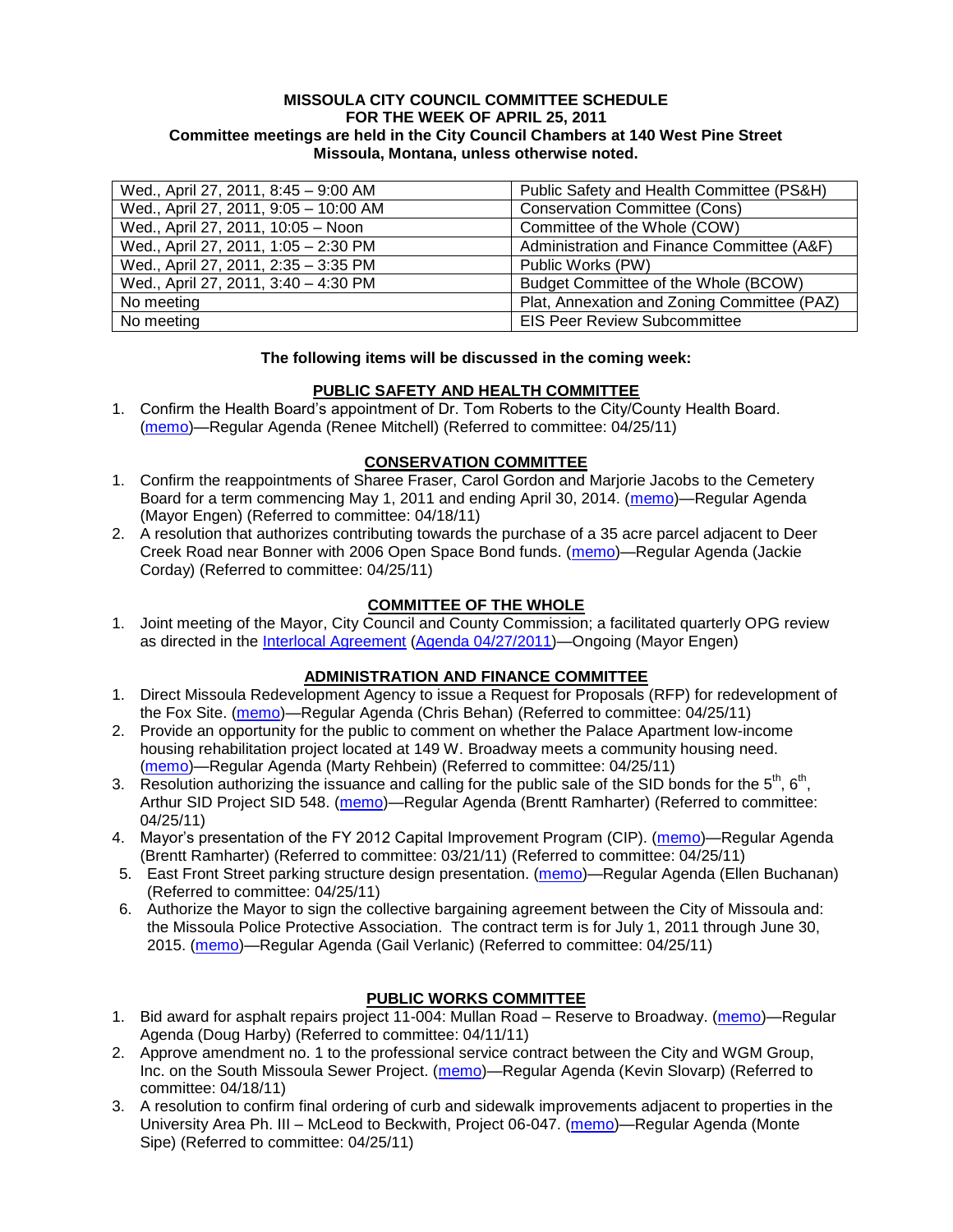- 4. Award the bid for Project 06-047, Curb and Sidewalk Improvements adjacent to properties in the University Area Ph. III – McLeod to Beckwith and authorize the return of bid bonds. [\(memo\)](http://www.ci.missoula.mt.us/DocumentView.aspx?DID=6270)—Regular Agenda (Monte Sipe) (Referred to committee: 04/25/11)
- 5. Award the bid for Project 09-039, Lower Miller Creek Road Curb and Sidewalk Improvements and authorize the return of bid bonds. [\(memo\)](http://www.ci.missoula.mt.us/DocumentView.aspx?DID=6260)—Regular Agenda (Monte Sipe) (Referred to committee: 04/25/11)
- 6. Approve Amendment No. 1 to the existing City / DJ&A Professional Services Agreement on the Lower Miller Creek Road Curb and Sidewalk Project. [\(memo\)](http://www.ci.missoula.mt.us/DocumentView.aspx?DID=6261)—Regular Agenda (Monte Sipe) (Referred to committee: 04/25/11)
- 7. Ordinance amending Section 13.04.020 entitled "Connection to Public Sanitary Sewer upon Property Transfer-Required‖ pertaining to gray water discharge and providing exceptions to public sanitary sewer connections upon property transfer. [\(Public hearing draft of ordinance\)](http://www.ci.missoula.mt.us/DocumentView.aspx?DID=6074) (Proposed ordinance [amendments\)](http://www.ci.missoula.mt.us/DocumentView.aspx?DID=6075) [\(Memo\)](http://www.ci.missoula.mt.us/DocumentView.aspx?DID=5722) [\(PW\)](http://www.ci.missoula.mt.us/Archive.aspx?ADID=3678) (Returned from Council floor: 04/11/11)

# **BUDGET COMMITTEE OF THE WHOLE**

- 1. An ordinance on the proposed city fee increases in the engineering, business licensing, fire inspections and planning divisions of the city. [\(memo\)](http://www.ci.missoula.mt.us/DocumentView.aspx?DID=6262)—Regular Agenda (Brentt Ramharter) (Referred to committee: 04/25/11)
- 2. Approve a resolution on the preliminary budget for FY 2012 inclusive of the FY 2012 capital improvement program. [\(memo\)](http://www.ci.missoula.mt.us/DocumentView.aspx?DID=6255)—Regular Agenda (Brentt Ramharter) (Referred to committee: 04/25/11)

#### \*\*\*\*\*\*\*\*\*\*\*\*\*\*\*\*\*\*\*\*\*\*\*\*\*\*\*\*\*\*\*\*\*\*

#### **The following items have been referred to City Council committees, but the committees will not discuss them in the coming week:**

# **PUBLIC SAFETY AND HEALTH COMMITTEE**

- 1. Police Department Update Ongoing in Committee. (Mark Muir)
- 2. Fire Department Update Ongoing in Committee (Mike Painter)
- 3. Health Department Update Ongoing in Committee. (Ellen Leahy)
- 4. An [ordinance](ftp://ftp.ci.missoula.mt.us/Packets/Council/2008/2008-12-15/2008CatOrdinanceAmendment%5B1%5D.pdf) amending Missoula Municipal Code Chapter 6.09 entitled "Missoula Cat Ordinance" section 6.09.010 through 6.09.090 to amend definitions, to limit the number of cats over the age of four months that a person, family, or household can harbor, keep, or maintain to five and to enact other general amendments. [\(PS&H\)](ftp://ftp.ci.missoula.mt.us/Packets/Council/2008/2008-12-15/081210psh.pdf) (Returned from Council floor: 01/12/09)
- 5. An [ordinance](ftp://ftp.ci.missoula.mt.us/Packets/Council/2008/2008-12-15/DogOrdinance--PSHrevisions.pdf) amending Missoula Municipal Code Title 6 entitled "Animals" generally amending Chapter 6.04 entitled "Animals Running at Large" and Chapter 6.08 entitled "Dogs and Pet Shops," increasing the fee when an animal is impounded and establishing a fee for a boarding kennel license. [\(PS&H\)](ftp://ftp.ci.missoula.mt.us/Packets/Council/2008/2008-12-15/081210psh.pdf) (Returned from Council floor: 01/12/09)
- 6. Review implementation of the Missoula Outdoor Lighting Ordinance [\(memo\)](http://www.ci.missoula.mt.us/DocumentView.aspx?DID=4420).—Regular Agenda (Dave Strohmaier) (Referred to committee: 08/09/10)

# **CONSERVATION COMMITTEE**

- 1. Update from Greenhouse Gas Energy Conservation Team. [\(memo\)](http://www.ci.missoula.mt.us/DocumentView.aspx?DID=5945)—Regular Agenda (Ben Schmidt and Marilyn Marler) (Referred to committee: 04/11/11)
- 2. Information on Trail Projects [\(memo\)](http://www.ci.missoula.mt.us/DocumentView.aspx?DID=4477).—Regular Agenda (Marilyn Marler) (Referred to committee: 08/23/2010)
- 3. Discuss the city's strategy to complete a boundary survey of Greenough Park. [\(memo\)](http://www.ci.missoula.mt.us/DocumentView.aspx?DID=5875)—Regular Agenda (Dave Strohmaier) (Referred to committee: 04/04/11)
- 4. Grant of a conservation easement to the City on a 20.57 acre parcel on the west side of Mt. Jumbo and transfer in fee simple of a 6.28 acre parcel located adjacent and to the north. [\(memo\)](http://www.ci.missoula.mt.us/DocumentView.aspx?DID=6170)—Regular Agenda (Jackie Corday) (Referred to committee: 04/18/11)
- 5. Update on the University's efforts to install or utilize biomass fuel to generate energy on campus. [\(memo\)](http://www.ci.missoula.mt.us/DocumentView.aspx?DID=6268)—Regular Agenda (Dick Haines) (Referred to committee: 04/25/11)

# **PLAT, ANNEXATION & ZONING COMMITTEE**

1. Annexation. (see separate list at City Clerk's Office for pending annexations) (Ongoing in Committee)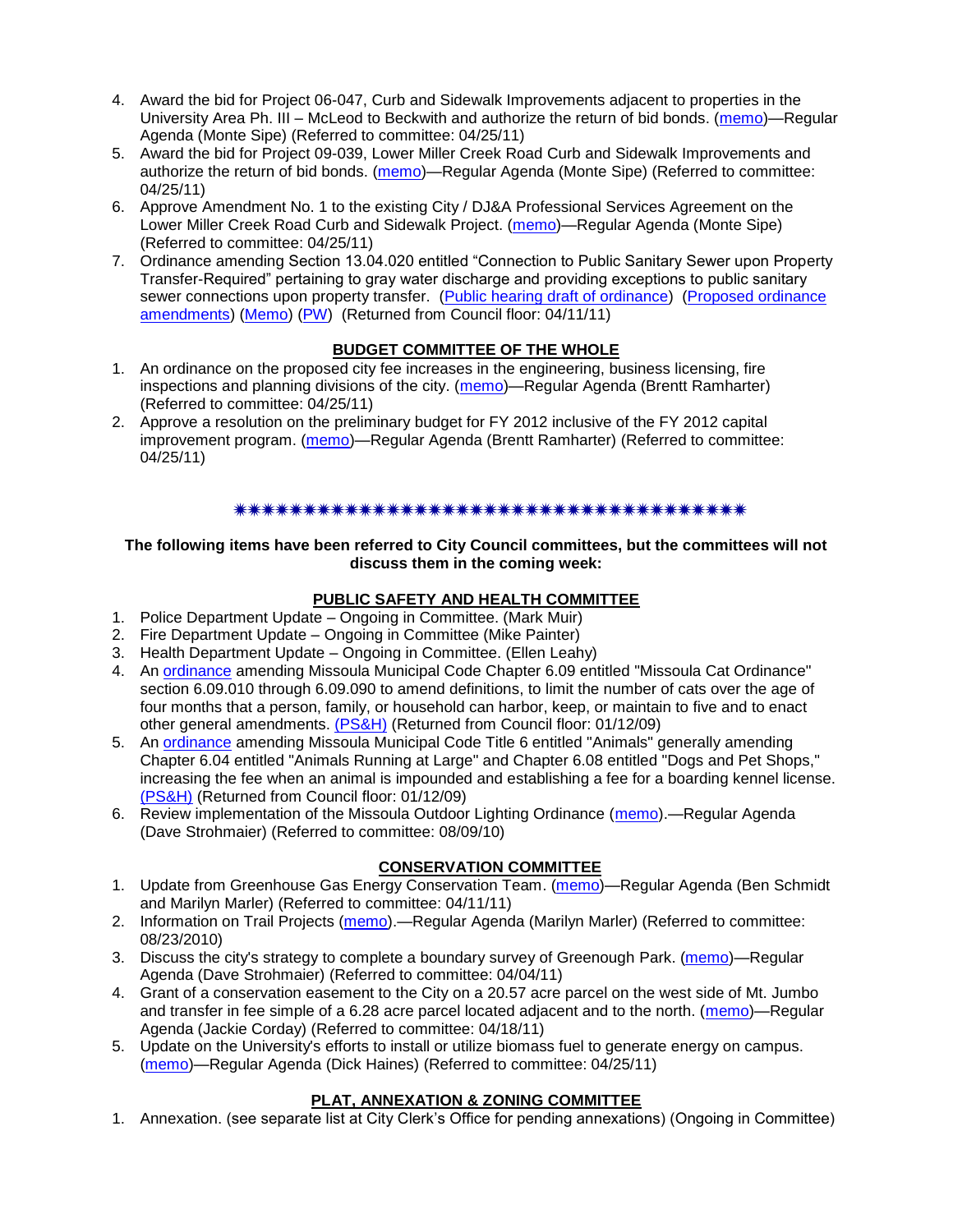- 2. Update the Rattlesnake Valley Comprehensive Plan Amendment [\(memo\)](ftp://ftp.ci.missoula.mt.us/Packets/Council/2007/2007-04-02/Referrals/Rattlesnake_Plan_Update_referral.pdf).—Regular Agenda (Dave Strohmaier) (Referred to committee: 04/02/07)
- 3. Request to rezone the property legally described as Lot 3 of Scott Street Lots Subdivision, located in Section 16, T13N, R19W, P.M.M. form D (Industrial) to I-1 (Light Industrial), based on the finding of fact and conclusions of law. (PAZ [05/21/08\)](ftp://ftp.ci.missoula.mt.us/Packets/Council/2008/2008-06-02/080521paz.pdf) (Returned from Council floor: 6/2/08)
- 4. Ongoing discussion of City planning issues with members of the Planning Board.—Regular Agenda (Bob Jaffe) (Referred to committee: 3/20/06)
- 5. Resolution repealing resolution No. 7404 and declaring the annexation of Lots 53 and 54 Dinsmore's Orchard Homes No. 5 null and void. [\(memo\)](http://www.ci.missoula.mt.us/DocumentView.aspx?DID=5349)—Regular Agenda (Jessica Miller) (Referred to committee: 01/10/11)
- 6. Conditional use request 139 E. Main Street Microdistillery (Microbrewery). [\(memo\)](http://www.ci.missoula.mt.us/DocumentView.aspx?DID=6160)—Regular Agenda (Janet Rhoades) (Referred to committee: 04/18/11)
- 7. Confirm the appointment of Andy Mefford to the City Board of Adjustment for a term commencing immediately and ending June 30, 2012. [\(memo\)](http://www.ci.missoula.mt.us/DocumentView.aspx?DID=6253)—Regular Agenda (Mayor Engen) (Referred to committee: 04/25/11)

# **ADMINISTRATION AND FINANCE COMMITTEE**

- 1. Approve claims. (Ongoing) (Consent Agenda)
- 2. Approve journal vouchers. (Ongoing) (Consent Agenda)
- 3. Approve budget transfers. (Ongoing) (Consent Agenda)
- 4. An ordinance amending the municipal code as it relates to bike licensing.  $(A\&F)$  (Returned from council floor: 12/15/08)
- 5. Implications of establishing maintenance districts. [\(memo\)](ftp://ftp.ci.missoula.mt.us/Packets/Council/2009/2009-05-11/Referrals/MaintenanceDistricts.pdf) Regular Agenda (Bob Jaffe) (Referred to committee: 05/11/09)
- 6. Clarify position of council member who also serves on the board of a non-profit agency that has dealings with the city. [\(memo\)](http://www.ci.missoula.mt.us/DocumentView.aspx?DID=1840) – Regular Agenda (Ed Childers) (Referred to committee: 07/20/2009)
- 7. Review the FY 2011-15 capital improvement projects (CIP). [\(memo\)](http://www.ci.missoula.mt.us/DocumentView.aspx?DID=3522) Regular Agenda (Brentt Ramharter) (Referred to committee: 04/19/2010)
- 8. Amend Council rules to change the Council's regular meeting schedule to two meetings per month [\(memo\)](http://www.ci.missoula.mt.us/DocumentView.aspx?DID=4027).—Regular Agenda (Marty Rehbein) (Referred to committee: 06/07/10)
- 9. Discuss the disposition of surplus city property. [\(memo\)](http://www.ci.missoula.mt.us/DocumentView.aspx?DID=4862)—Regular Agenda (John Newman) (Referred to committee: 10/25/10)
- 10. Amend the FY 2010 budget to appropriate expenditures that were not identified in the original budget. [\(memo\)](http://www.ci.missoula.mt.us/DocumentView.aspx?DID=4883)—Regular Agenda (Brentt Ramharter) (Referred to committee: 11/01/2010)
- 11. Discuss outstanding third-party contracts. [\(memo\)](http://www.ci.missoula.mt.us/DocumentView.aspx?DID=4956)—Regular Agenda (Lyn Hellegaard) (Referred to committee: 11/08/10)
- 12. Review the city's current policy for charging the public for various city-produced documents [\(memo\)](http://www.ci.missoula.mt.us/DocumentView.aspx?DID=5143) Regular Agenda (Dave Strohmaier) (Referred to committee: 12/06/10)
- 13. Confirm the reappointment of Mark Muir to the Impact Fee Advisory Committee completing a term commencing December 1, 2010 and ending November 30, 2014. (Returned from Council floor: 11/1/10)

# **PUBLIC WORKS COMMITTEE**

- 1. Consider the sizes of grease interceptors for the restaurant industry [\(memo\)](ftp://ftp.ci.missoula.mt.us/Packets/Council/2008/2008-04-21/Referrals/Industrial_waste_restaurants.pdf).—Regular Agenda (Stacy Rye and Bob Jaffe) (Referred to committee: 04/21/08)
- 2. Review infrastructure conditions at the locations of serious and fatal traffic accidents: 2007-2009 [\(memo\)](http://www.ci.missoula.mt.us/DocumentView.aspx?DID=3031).—Regular Agenda (Jason Wiener) (Referred to committee: 01/25/10)
- 3. T4 America partner support [\(memo\)](http://www.ci.missoula.mt.us/DocumentView.aspx?DID=4452) Regular Agenda (Stacy Rye) (Referred to committee: 08/16/10)
- 4. Presentation from Public Works staff regarding proposed process for finding contractors and awarding bids for reconstruction of Russell Street. [\(memo\)](http://www.ci.missoula.mt.us/DocumentView.aspx?DID=5042)—Regular Agenda (Bob Jaffe) (Referred to committee: 11/15/2010)
- 5. Resolution to change the speed limit on Reserve Street between Brooks and 39<sup>th</sup> Street. [\(memo\)](http://www.ci.missoula.mt.us/DocumentView.aspx?DID=5418) Regular Agenda (Wayne Gravatt) (Referred to committee: 01/24/11)
- 6. Confirm the reappointments of Carol Williams and Theresa Cox to the Missoula Parking Commission for a term commencing May 1, 2011 and ending April 30, 2015. [\(memo\)](http://www.ci.missoula.mt.us/DocumentView.aspx?DID=5727)—Regular Agenda (Mayor Engen) (Referred to committee: 03/14/11)